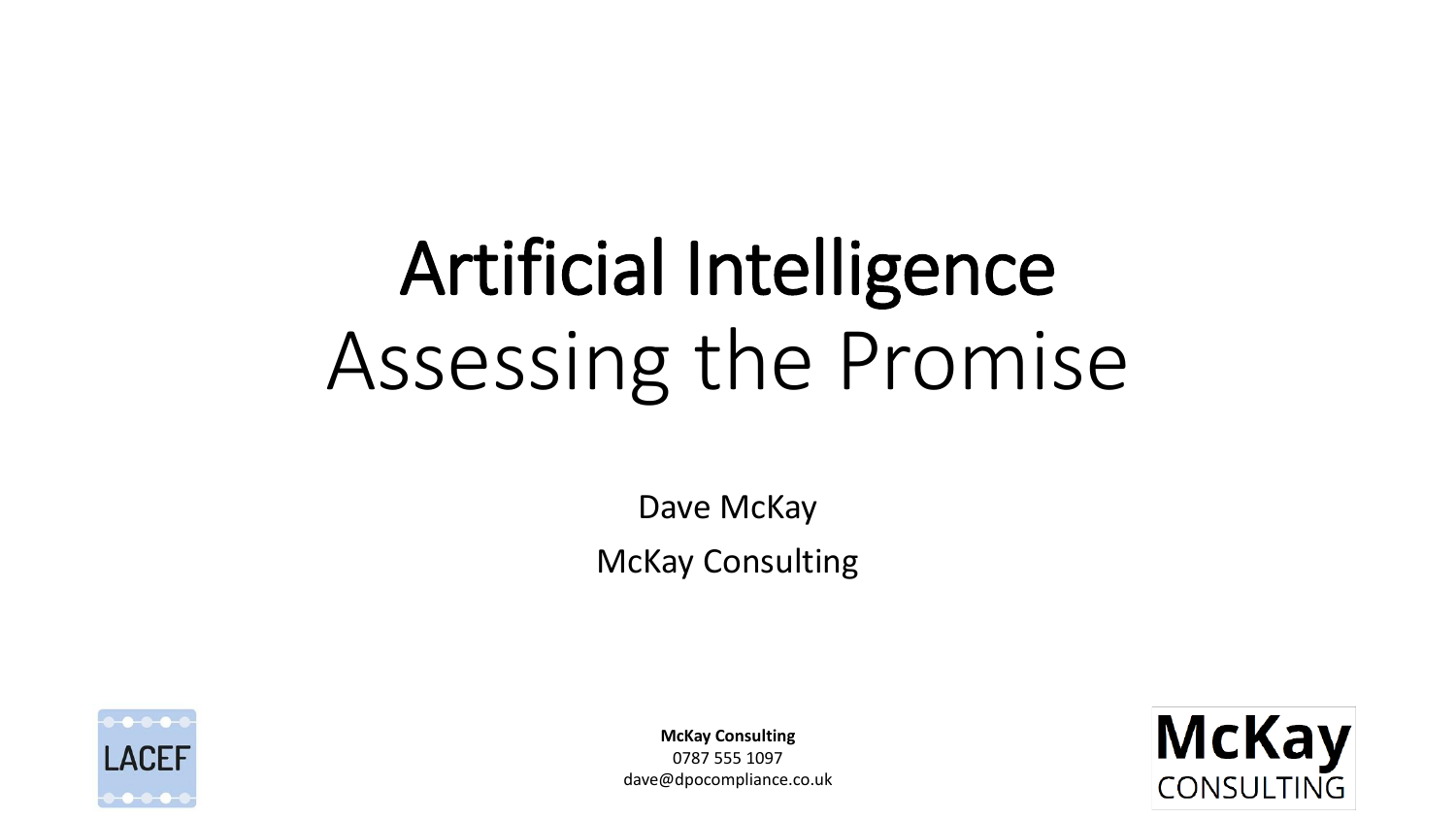### Who is this guy? He's not one of us …

- •Data Protection Officer
	- Cyber Security
	- Data Protection
	- Regulatory Compliance

• Freelance Journalist





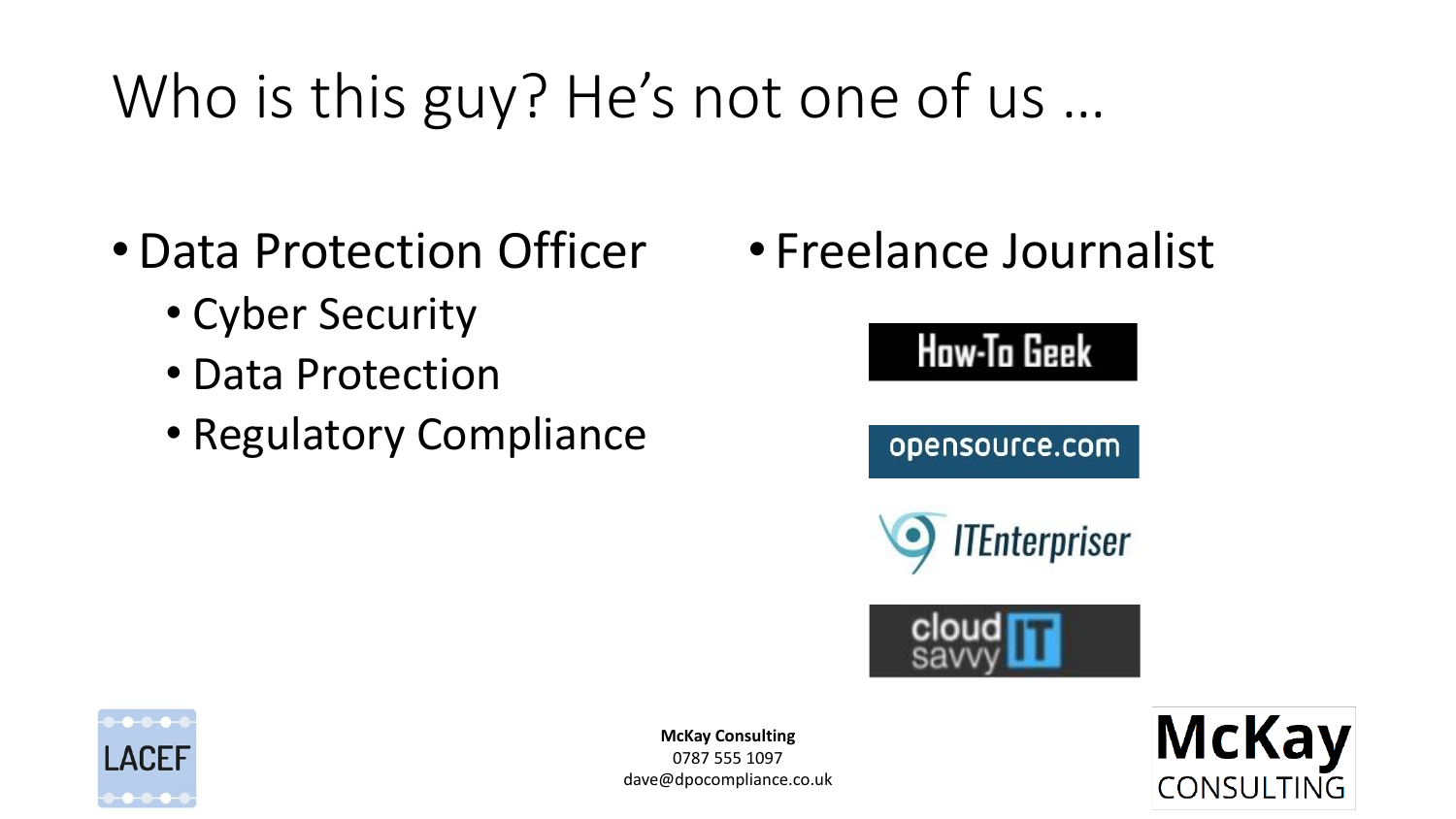### What We'll Cover

- •What is **Artificial Intelligence**?
	- What are the different types?
	- How does it work?
- •What are the **likely benefits** for civil enforcement?
- •How do you perform **due diligence** on an AI system?



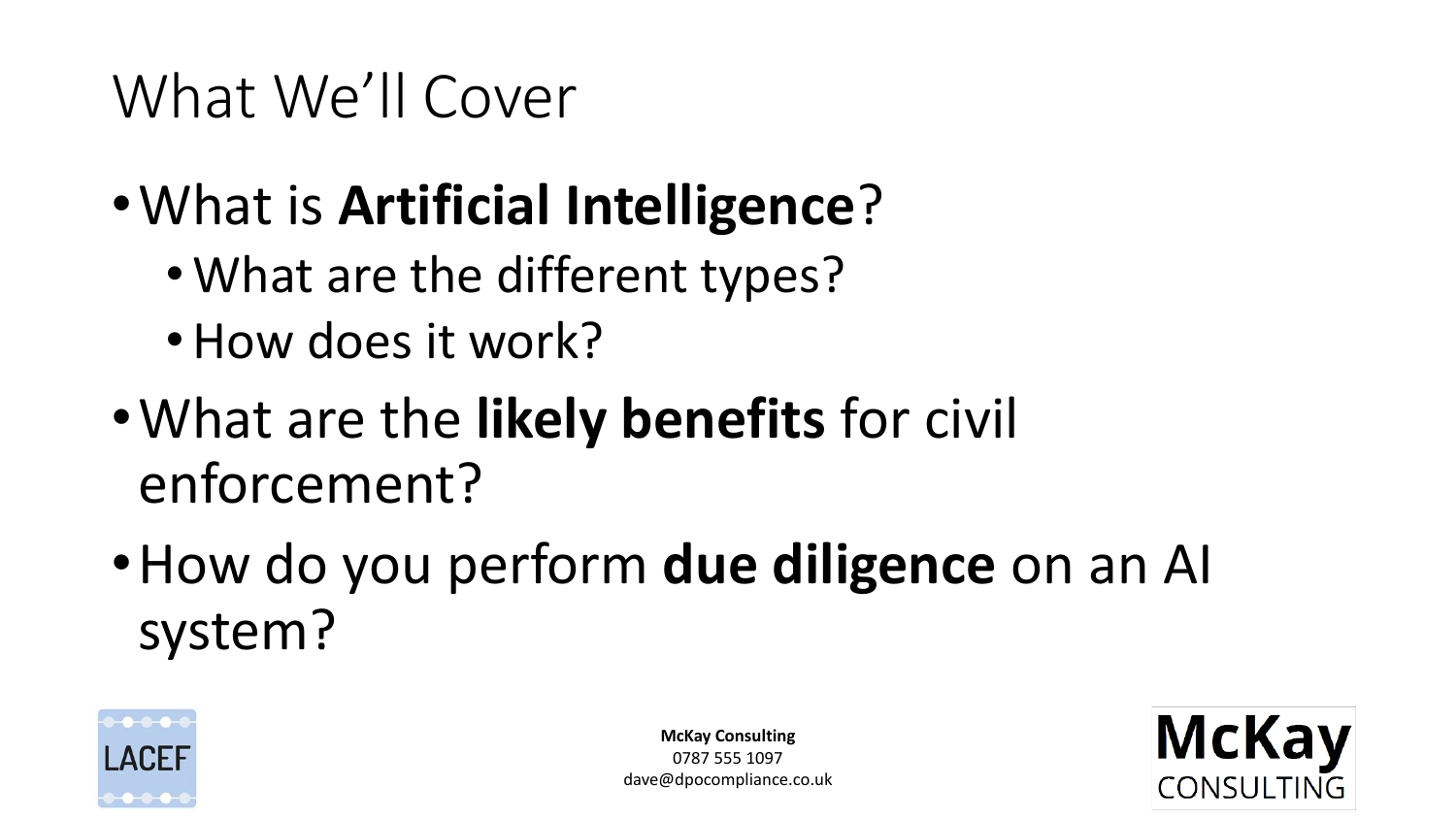### What is Artificial Intelligence?

#### • Define **artificial**

- It's not natural, it's **man-made**
- It has the same **properties or function** as something that does occur naturally
- A **stand-in** for the real thing
- Artificial Lung
	- Doesn't **look** like a lung
	- Doesn't **work** in the same way as a lung
	- Produces the **same end result**



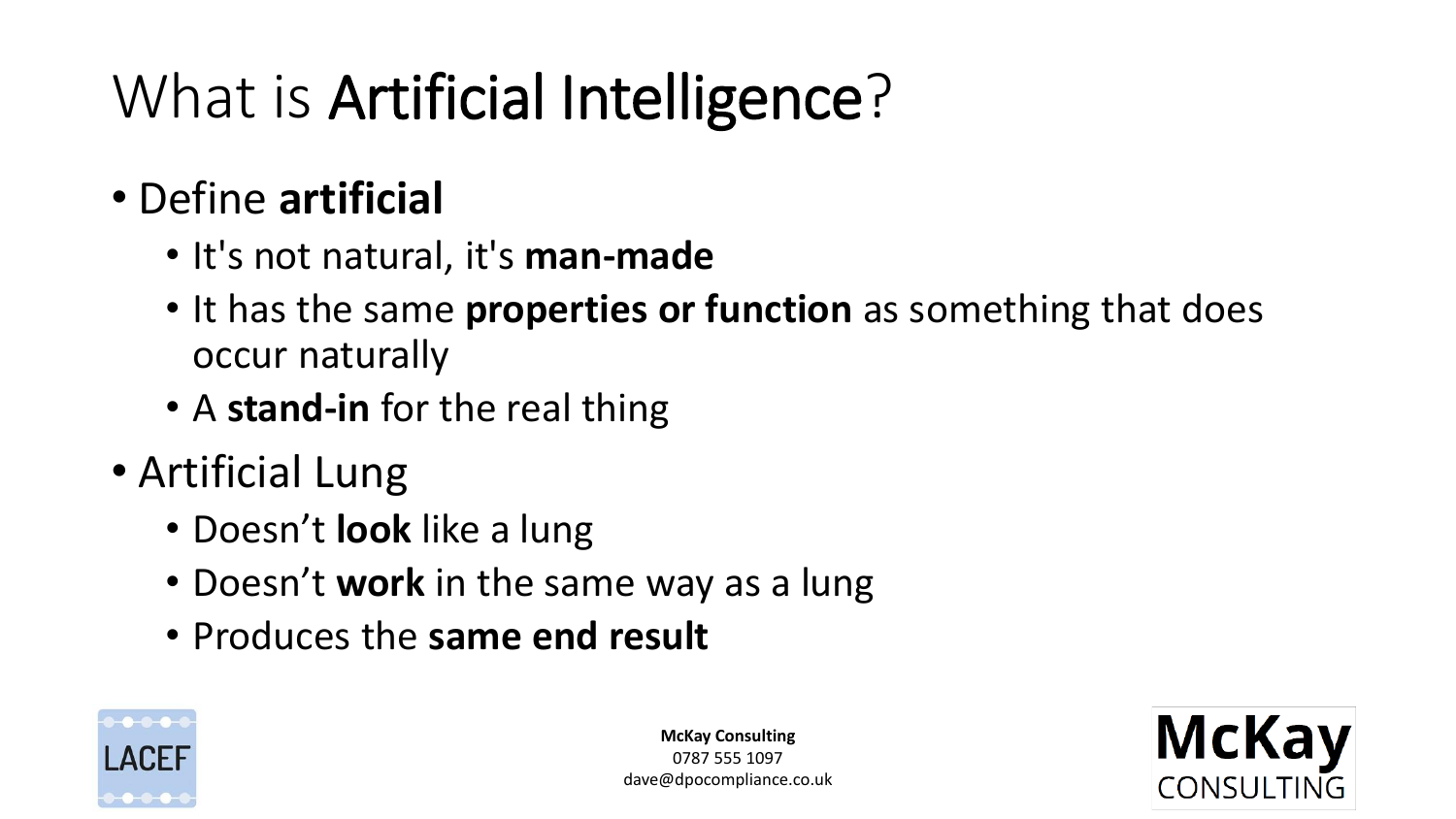### Define Intelligence

- •Depends who you ask:
	- Philosophers
	- Theologians
	- Psychologists
	- Knowledge Engineers
	- Mental Health Practitioners
	- Lawyers
	- etc.



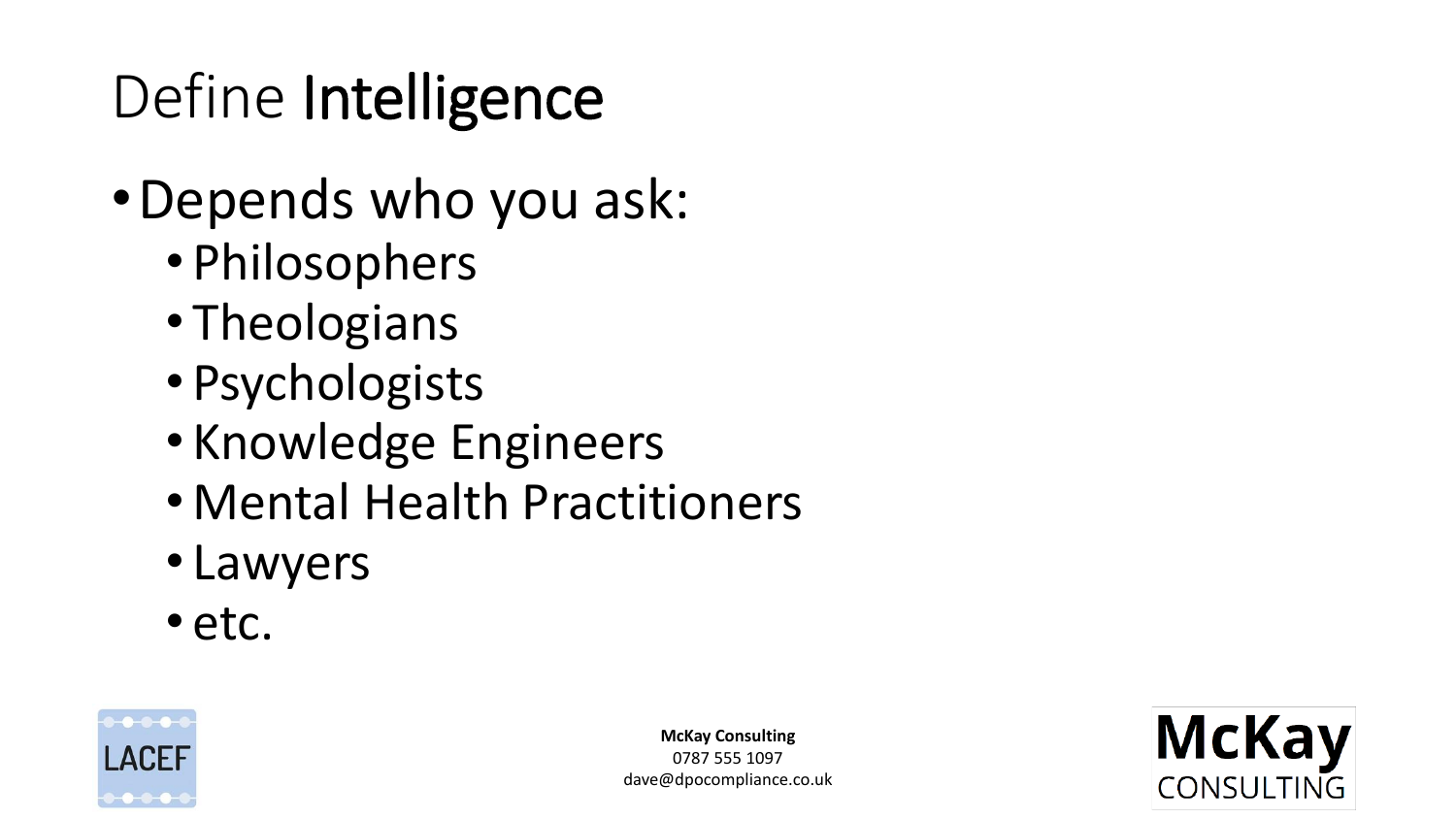### A Working Definition of Artificial Intelligence

### "If a computer system can perform some task that would ordinarily require **human intelligence**, then that system has **artificial intelligence**."



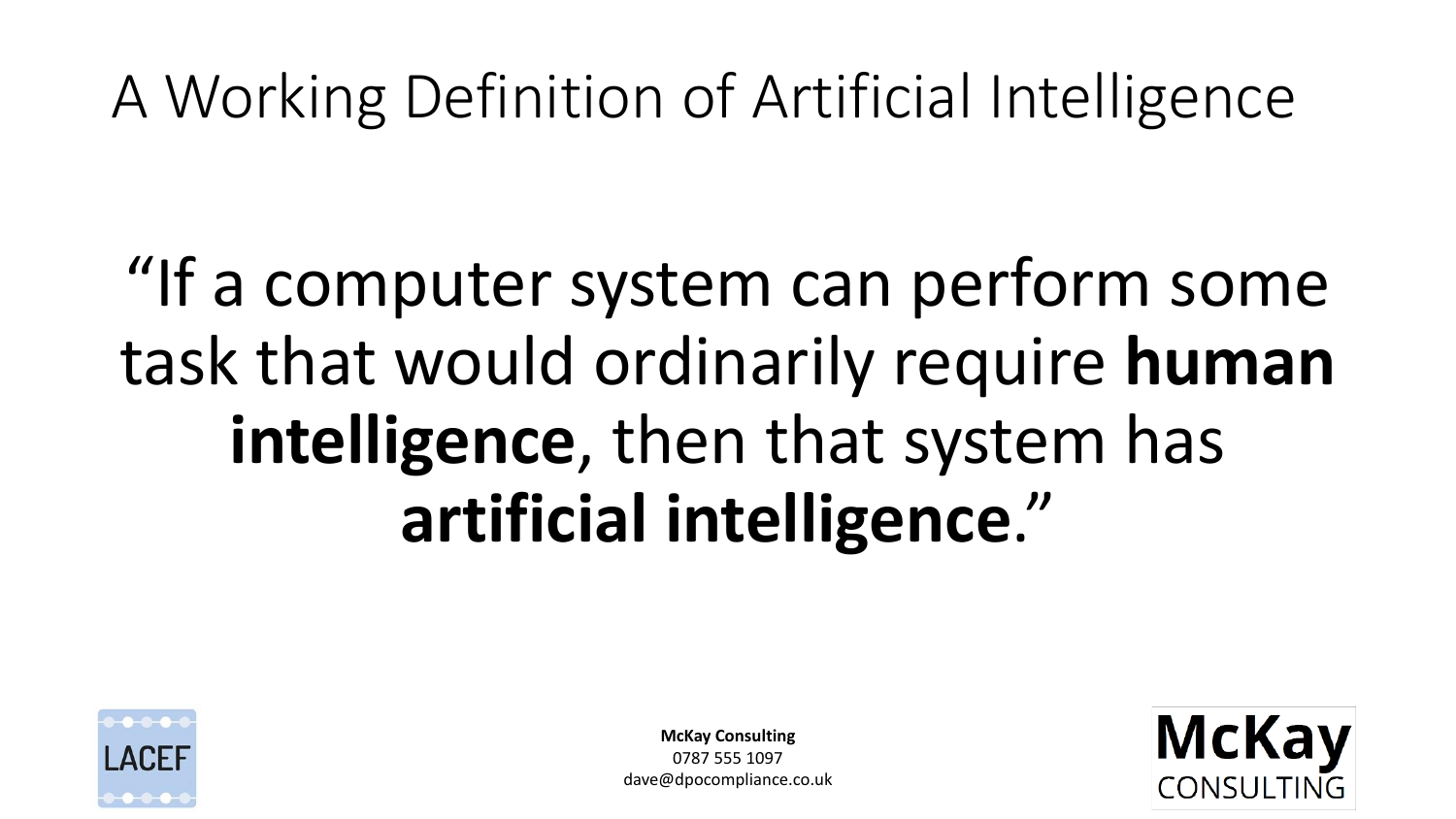### Reactive Machines

#### •**Rules-driven**

- Expert Systems
- Knowledge-base Systems
- •Medical Diagnosis Systems
- •Mineral Mining and Drilling
- •Deep Blue Chess Computer
	- Beat Garry Kasparov (1997)





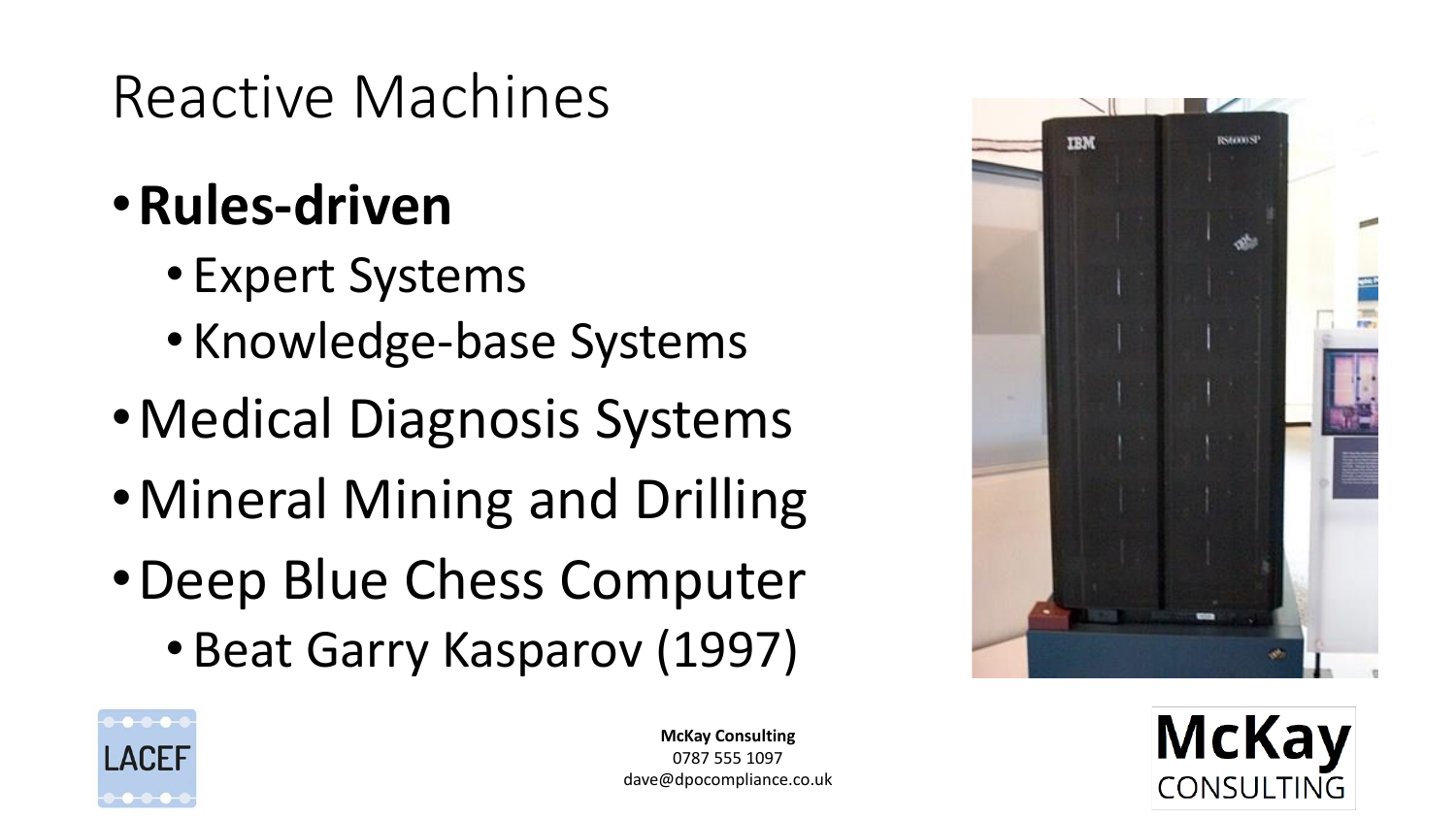### Limited Memory Machines

- •Self-driving cars
- •Voice Assistants
	- •Google Nest
	- Amazon Echo



- •Sophisticated chatbots
- •They're developed with **Machine Learning**



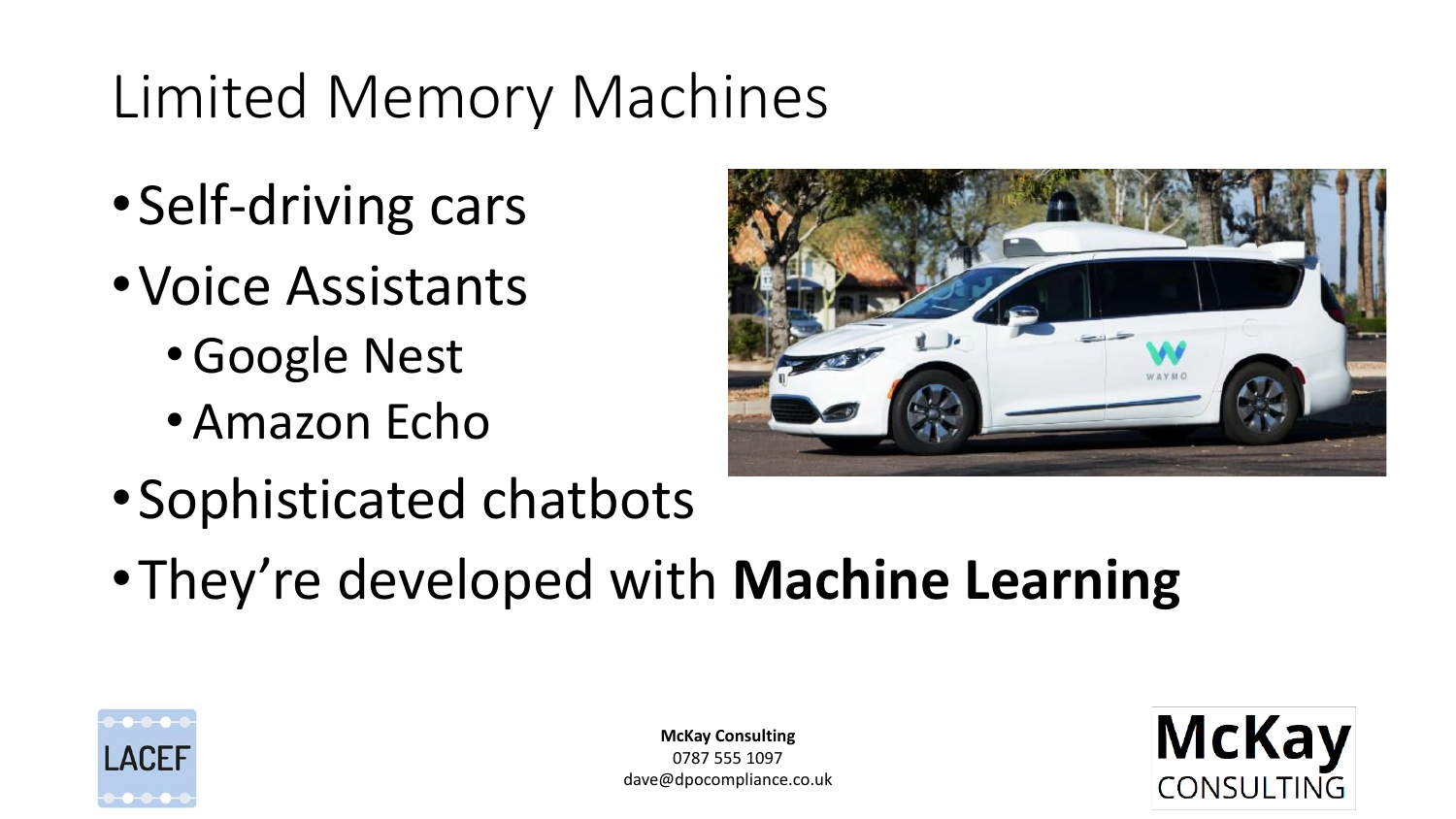### Theory of Mind and Self-Awareness

- **Understand** that other **intelligent entities exist**
- Take what **they may think** about something **into account**
- Understand the concept of **thinking**
	- By itself and by others
- Self-Awareness
	- Conscious, Sentient, Self-aware
	- Emotions, Objectives, Desires, Curiosity, Creativity ...
	- **Artificial Mind**



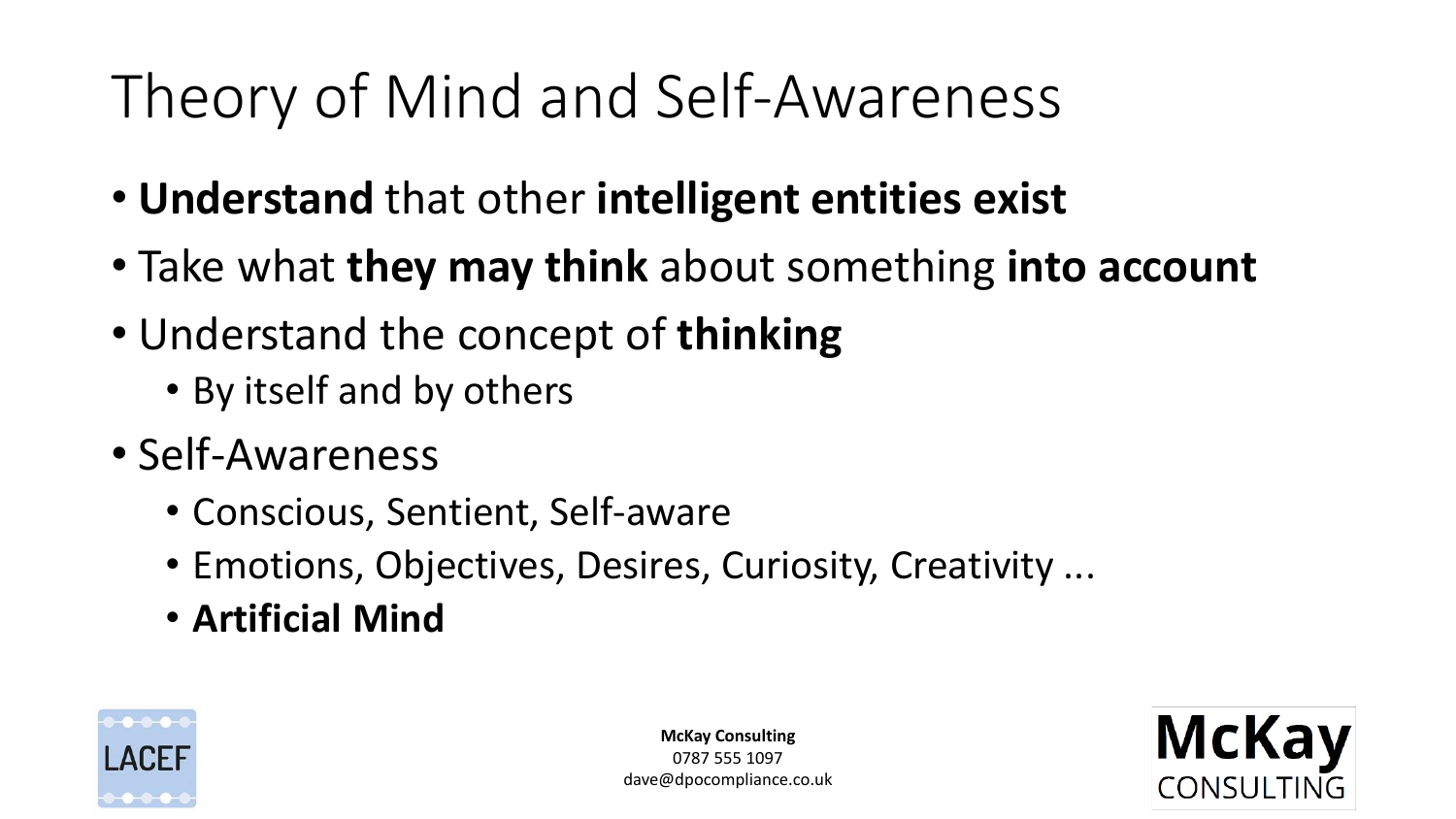### Hollywood Doesn't Think It'll End Well









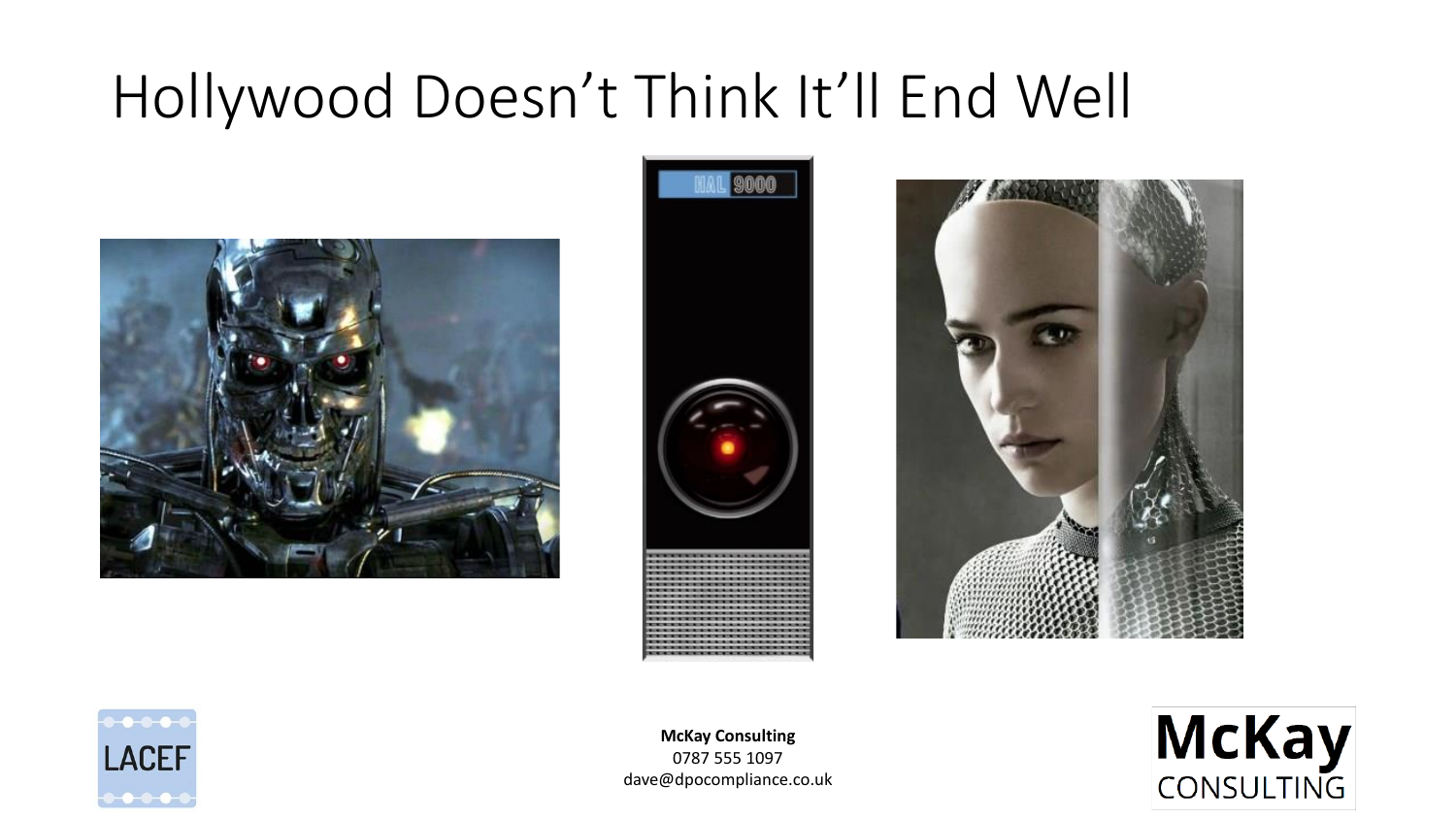#### Your Brain = Protein + Neurons





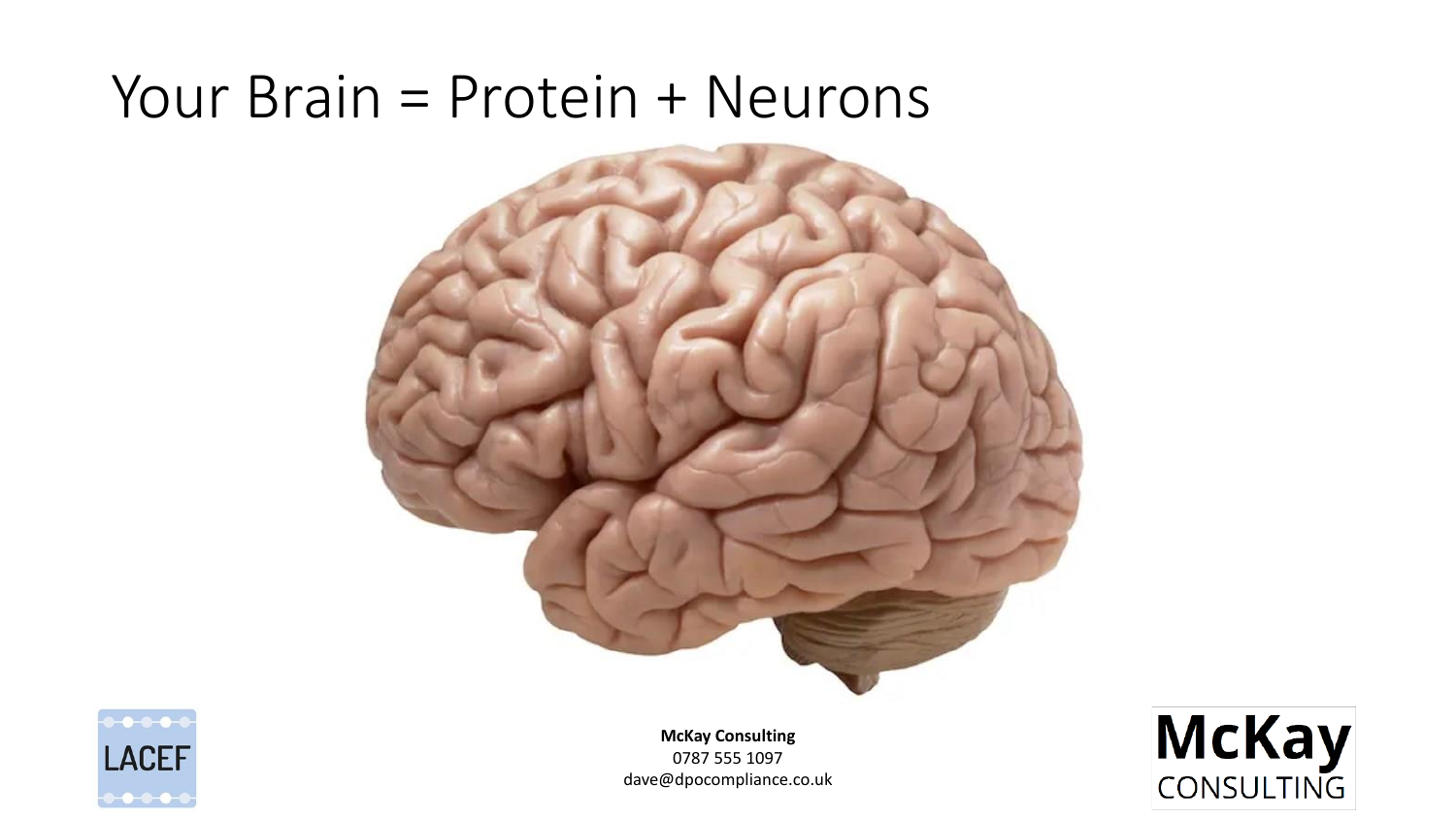### Machine Learning

- Artificial **Neural Networks**
	- Mimic the **neurons and synapses** in your brain
- Provide them with **huge bodies of data** that they can reference
	- Knowledge, expertise, skills
	- It's as if they're born with **years of experience**
- Give them **feedback** on their performance
	- If they were wrong, what the correct answer was
- Continue to **learn and get better** as they do their job



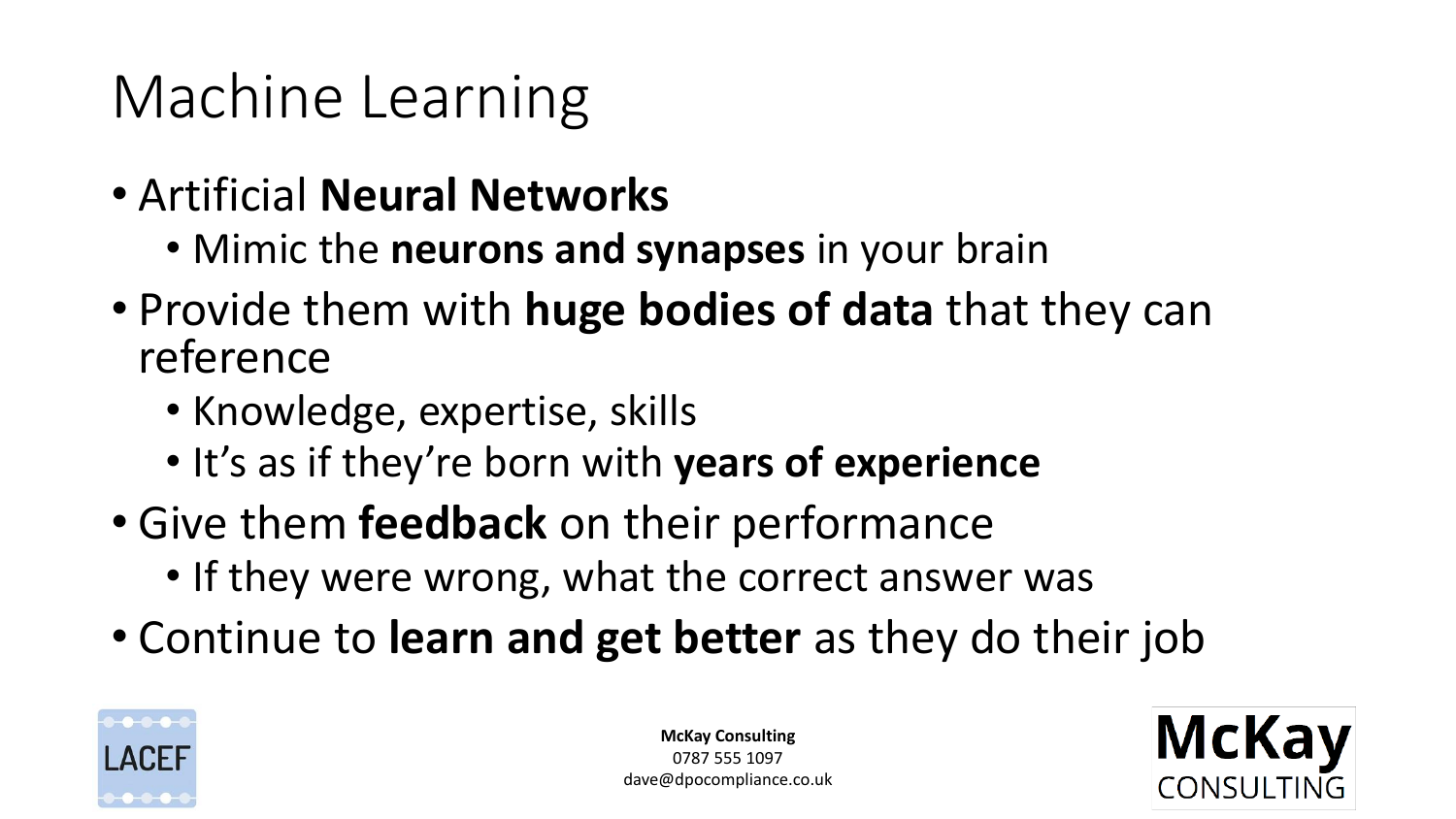### Examples of Machine Learning Applications

- Natural Language Understanding
	- You can **speak to it**
	- **Read** emails, text messages, chat sessions
- •Handwriting Recognition
	- **Read** and interpret **handwriting and signatures**
- Voice Generation
	- Listen to a voice recording then **speak in that voice**
	- Speech patterns, rhythm, cadence, intonation



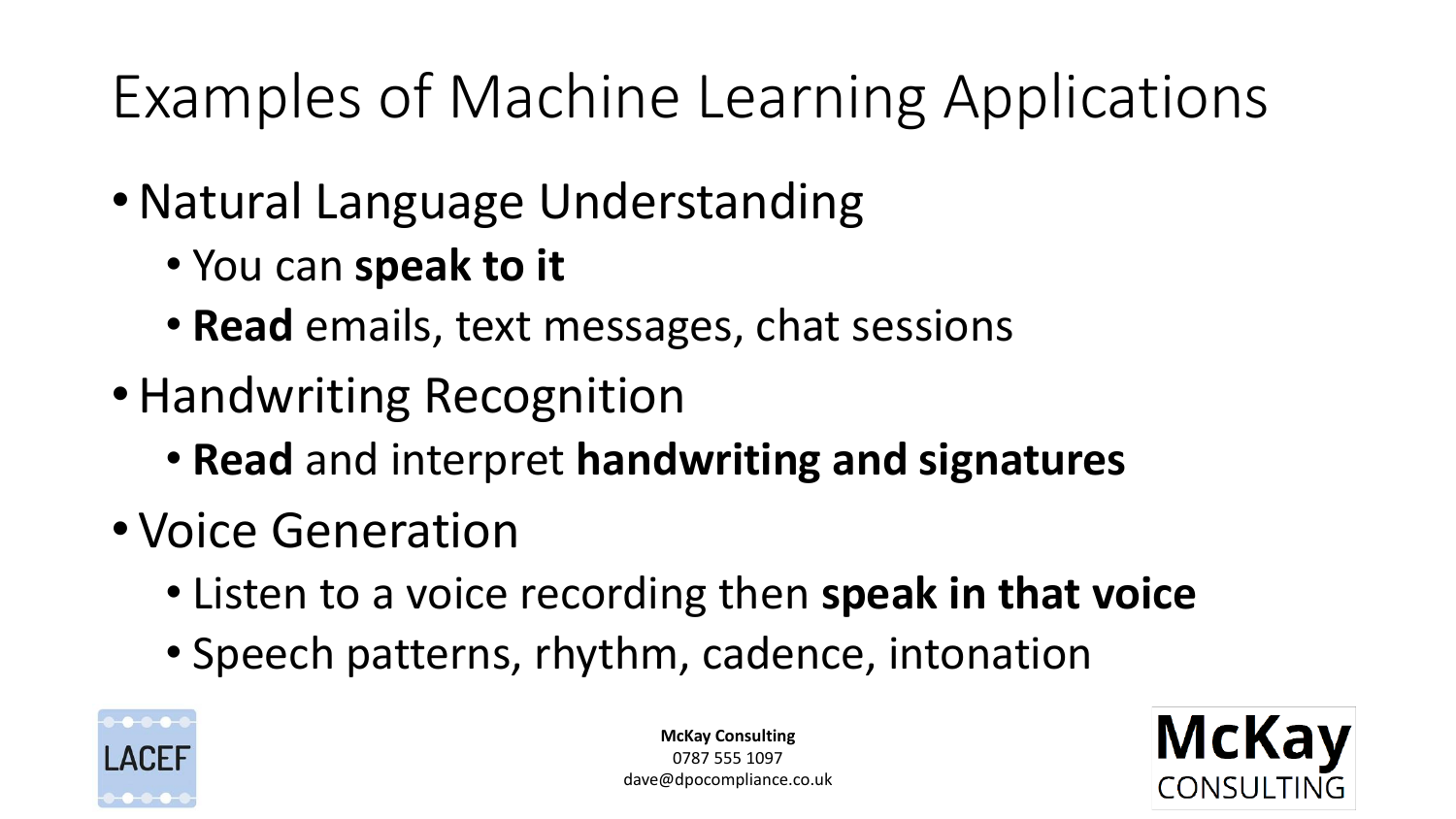### Nuance is a Problem!

- •*I* didn't say we should kill him
- •I *didn't* say we should kill him
- •I didn't *say* we should kill him
- •I didn't say *we* should kill him
- •I didn't say we *should* kill him
- •I didn't say we should *kill* him
- •I didn't say we should kill *him*



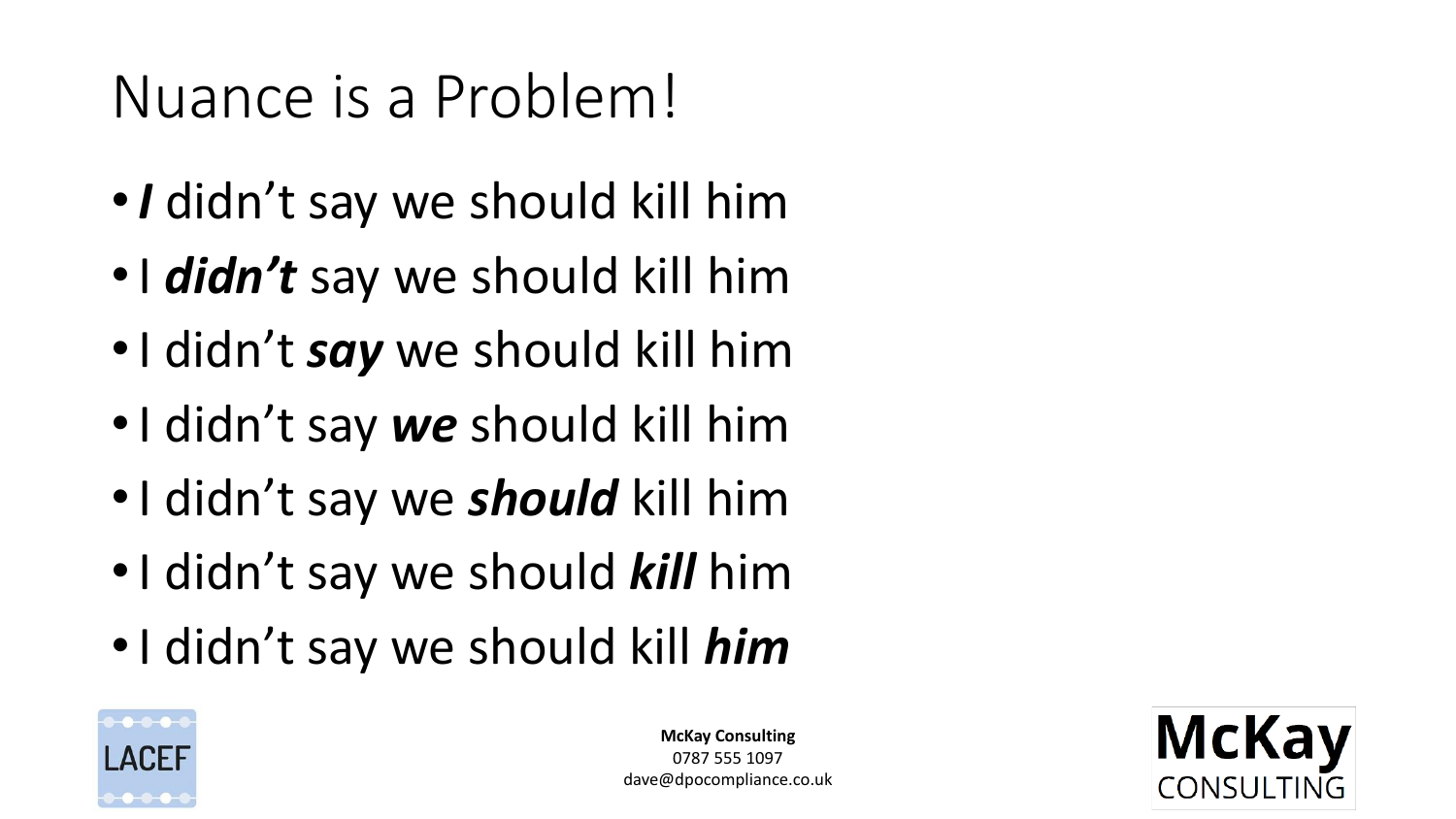### We (almost) have the technology …

- **Read** typed or handwritten letters, text messages, emails
- Identify the **account and the case**
- **Identify** where in the process the case has reached
- Understand the **content of the communication**
- Generate a **response**
	- **Send** the appropriate **standard or pro-forma** letter / email / text message
	- **Compose** and send a **free-format** response
	- **Ring them** and **discuss** the issue, and provide a transcript/recording of the conversation



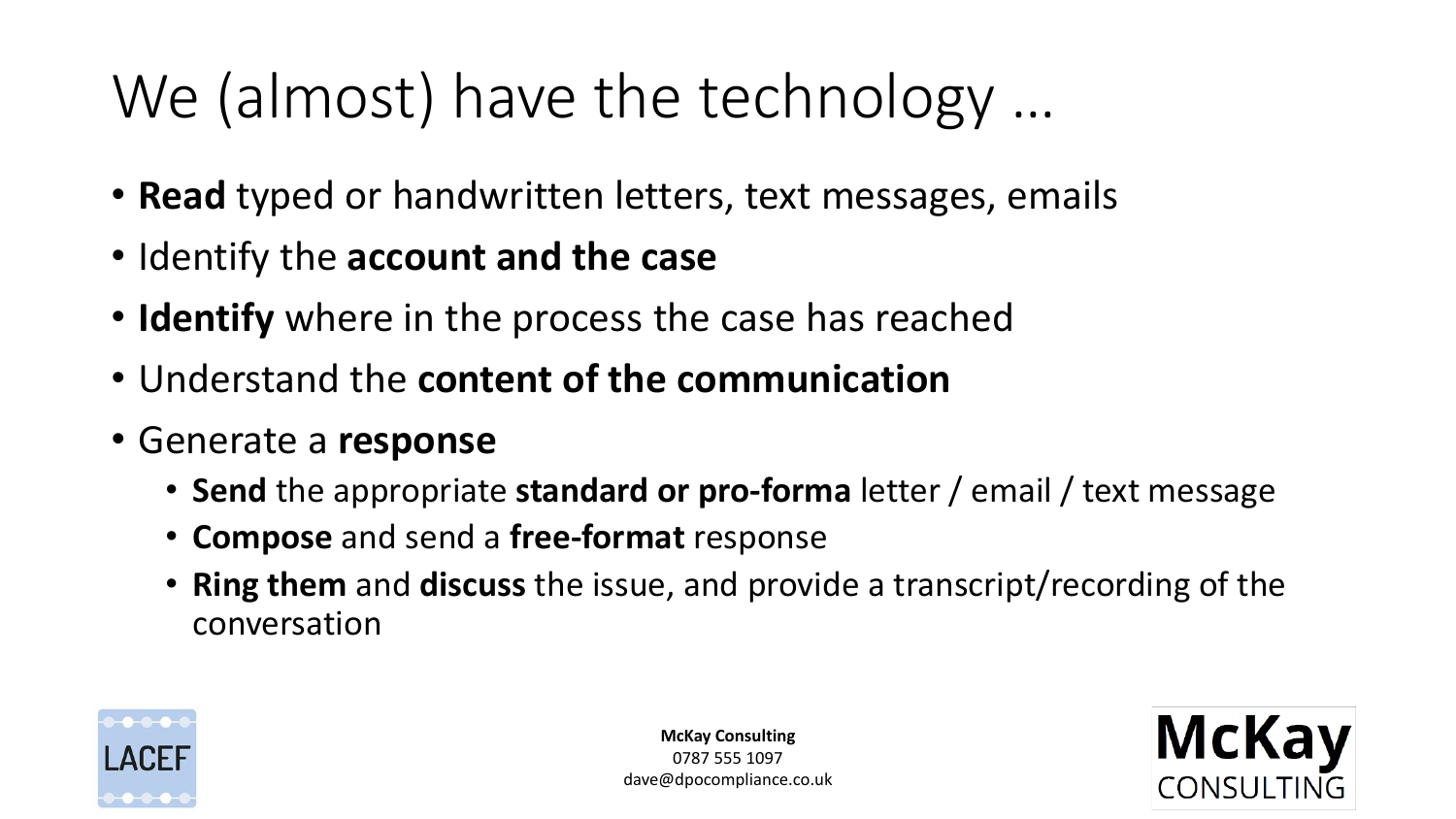### We (almost) have the technology …

- Machine Learning and Limited Memory Systems are great at **pattern analysis and identification**
- Spotting **patterns in data**
- If the data refers to people, it can detect **patterns of behaviour**
- **Flag up** issues before they arise/turn into a full-on crisis
- Indicators of **imminent defaulting**
	- **Pre-emptively** offer guidance, planning, budgeting, etc.
	- **Prevent** the issue from arising
	- **Win hearts and minds** through pro-active assistance



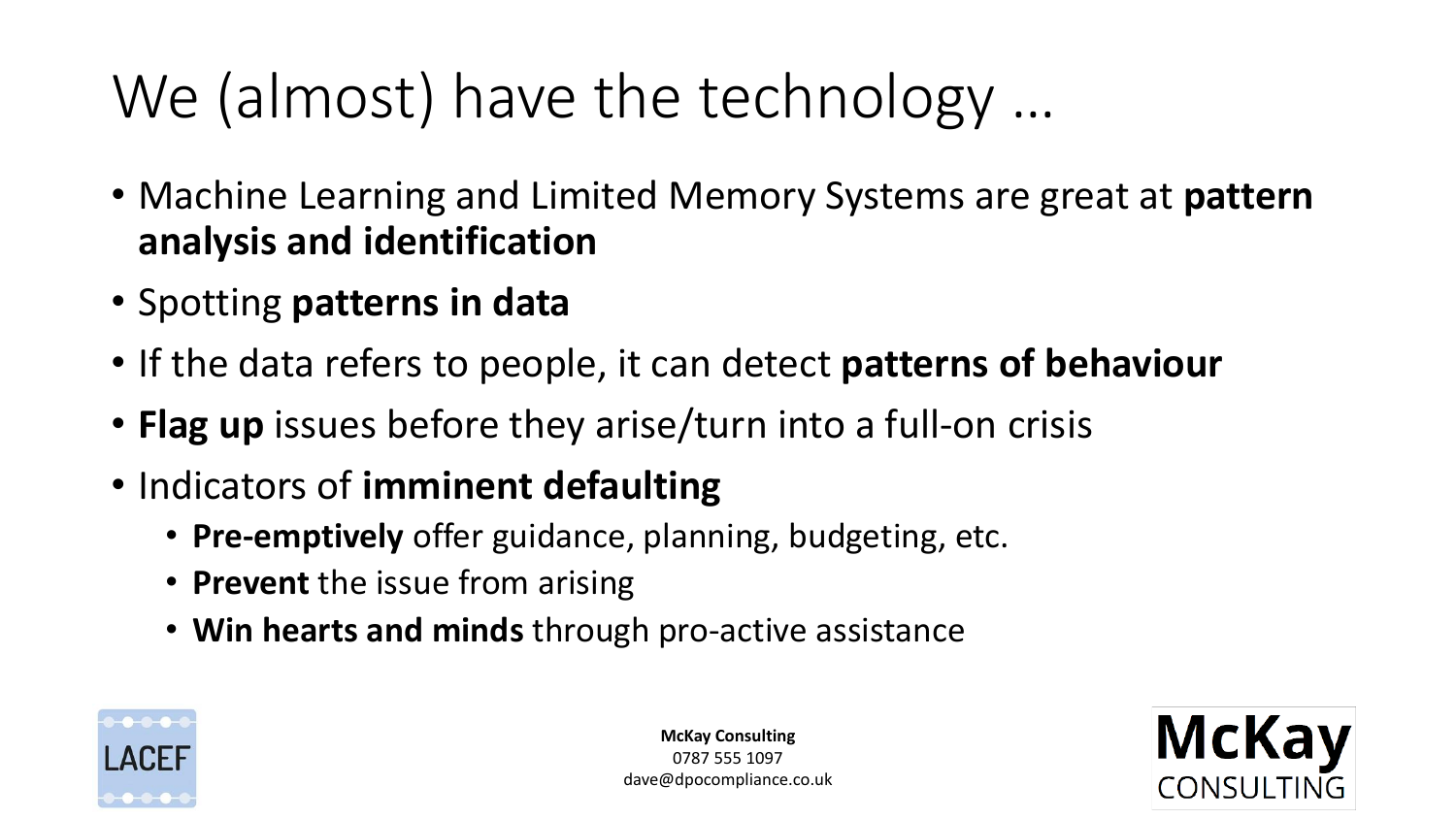### Handle Other Lines of Communication

- **Next-generation** chatbots
- Very **lifelike** 
	- Like dealing with a person
- Providing **knowledgeable, intelligent, informed** answers
	- Experience, skill, expertise of human operators
	- "Know what they're talking about"
	- The ability to make judgements and decisions
- Know when to **hand it off to a human**



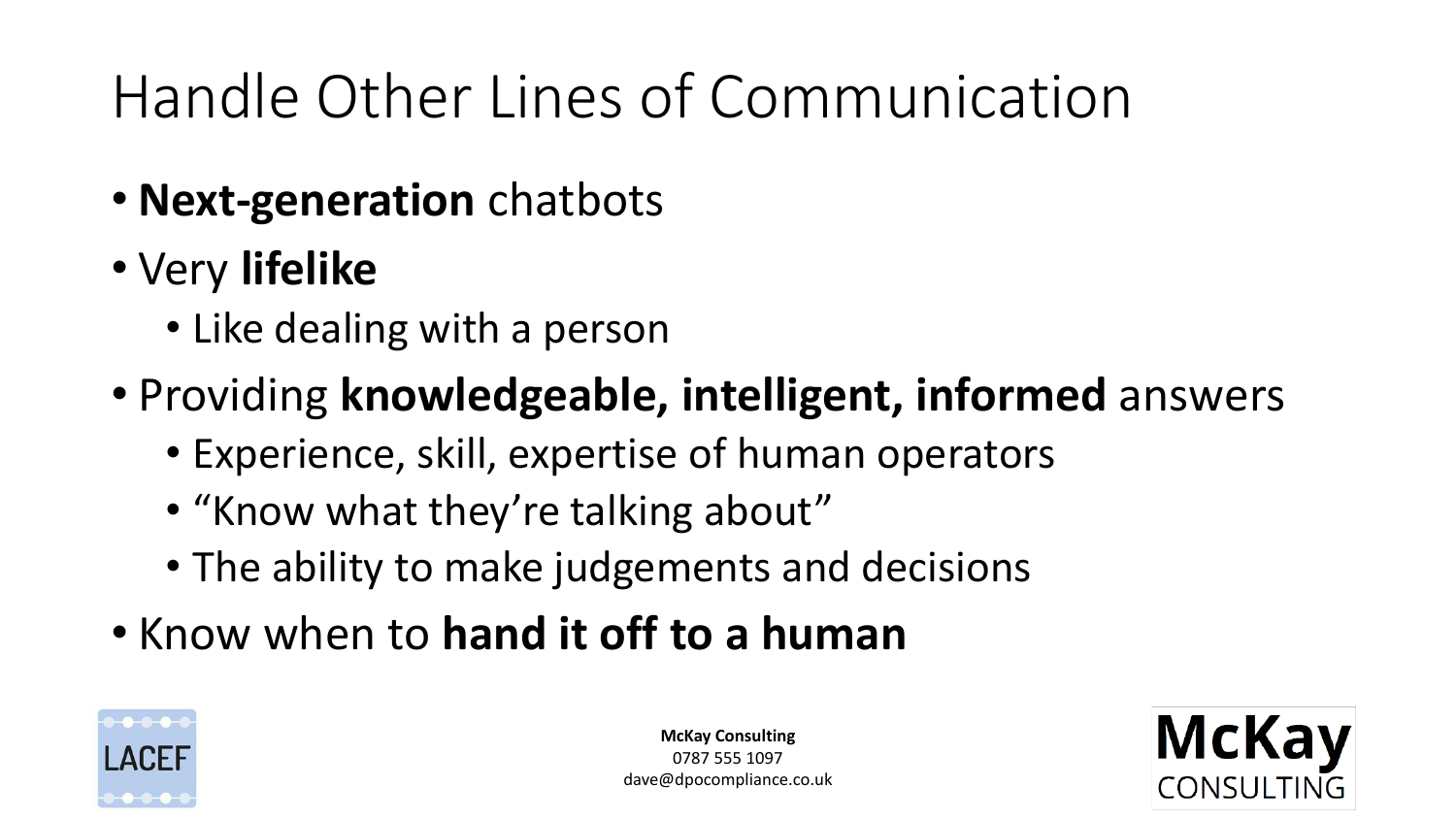### Due Diligence

- •**Ask about the data set** used in the machine learning phase
	- What was it trained with? Make sure it was real data
	- Where did the data come from? **That probably matters!**
- Make sure it hasn't stopped learning
	- Make sure the system will learn as it is being used
	- Don't want the learning phase to be **capped or sealed off**
- •How can you **migrate** your existing data
	- How does this get **assimilated by the AI**?



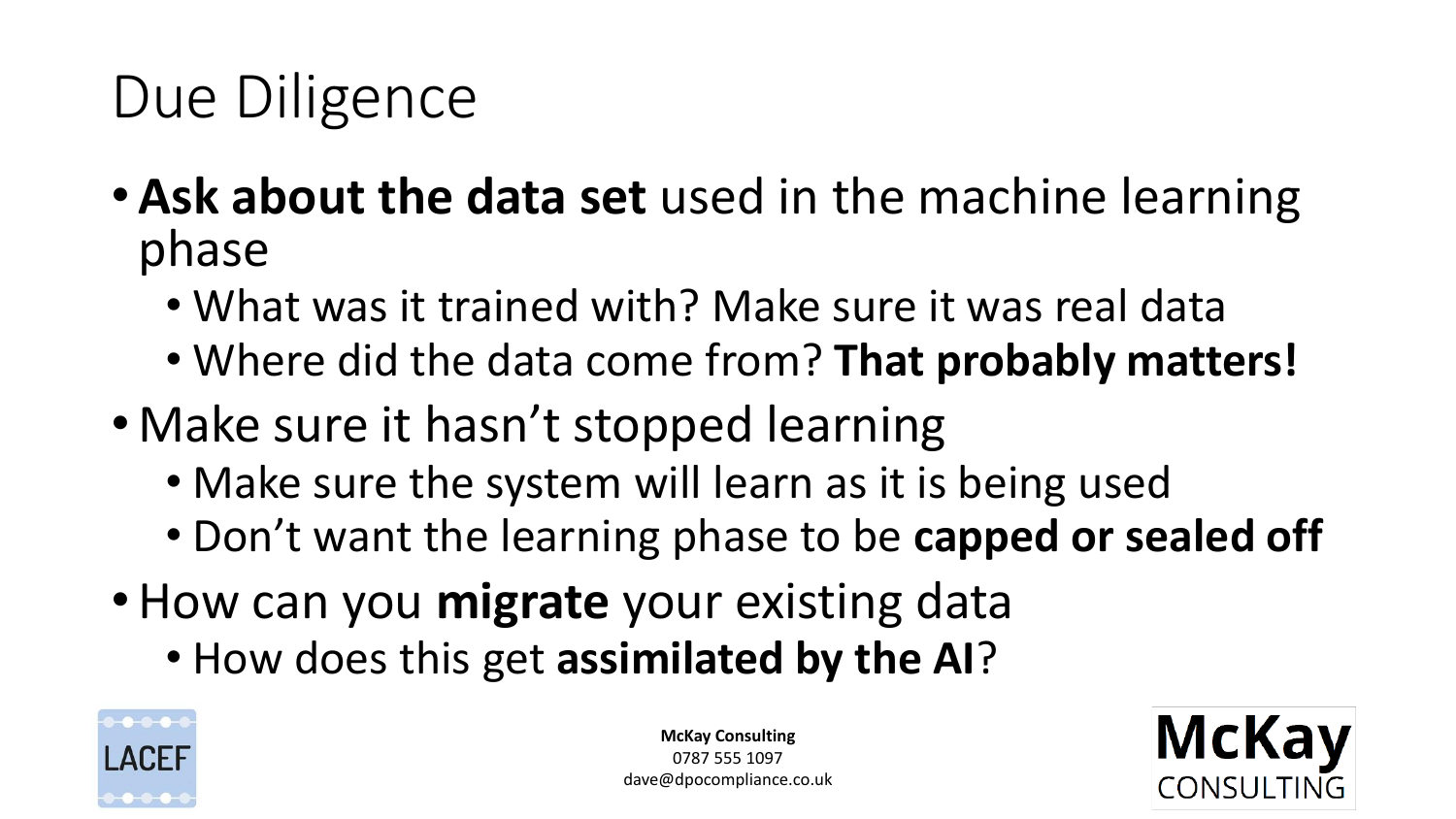### Due Diligence

- Speak to **current users**
	- Ask for **reference sites**
	- What real-world, measurable impact has it had
	- Pro's and Con's
- Remember **Data Privacy**
	- If it sends **one** communication to the **wrong person** you will have probably **breached GDPR**
- Don't be the guinea pigs
	- Let others go through the **new technology pain**
	- Buy **Version 2**